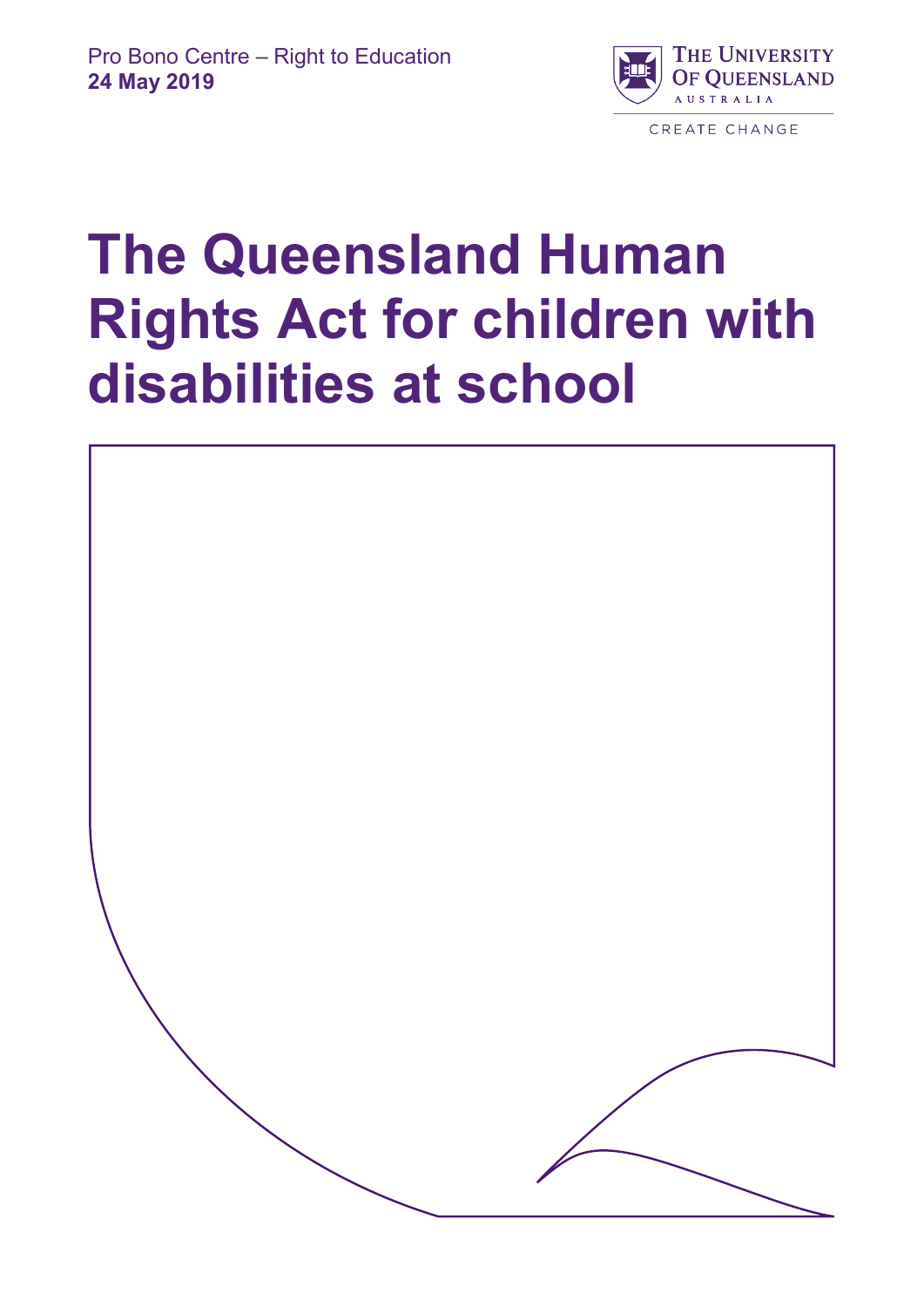

## The *Queensland Human Rights Act 2019*: key features of the law and potential impacts for children with disabilities at school

**May 2019**

## **Madeleine Jensen, Samara Cassar and Abinaya Ketheeswaran**

This paper was researched and drafted by UQ law students **Madeleine Jensen, Samara Cassar** and **Abinaya Ketheeswaran** with assistance from **Bridget Burton**, Director UQ Pro Bono Centre**.** Is has been prepared for members of the community seeking to know more about the new Right to Education. It is based on questions from parents, carers and teachers**.** Student researchers undertook this task on a *pro bono* basis, without any academic credit or reward, as part of their contribution to service as future members of the legal profession. It draws on earlier work by the same group with additional members **Rex Yuan** and **Liam O'Shaughnessy**.

The UQ Pro Bono Centre and the student group thank **Professor Tamara Walsh, Professor Anthony Cassimatis, Dr Rhonda Farragher, Dr Emma Phillips, Dr Glenys Mann, Loretta Kreet, the Hon Jackie Trad** and the many **teachers, principals, families** and **advocates** for coming to our events, asking hard questions and working with us. We are enormously grateful.

*This document has been prepared by students from the TC Beirne School of Law at The University of Queensland to provide information about the Queensland Human Rights Act 2019. This law is very new and untested. It is the responsibility of the user to verify the accuracy, completeness, timeliness, quality or suitability for a particular use of this information. The University of Queensland make no claims, guarantees or warranties about the accuracy, completeness, timeliness, quality or suitability for a particular use of this information.*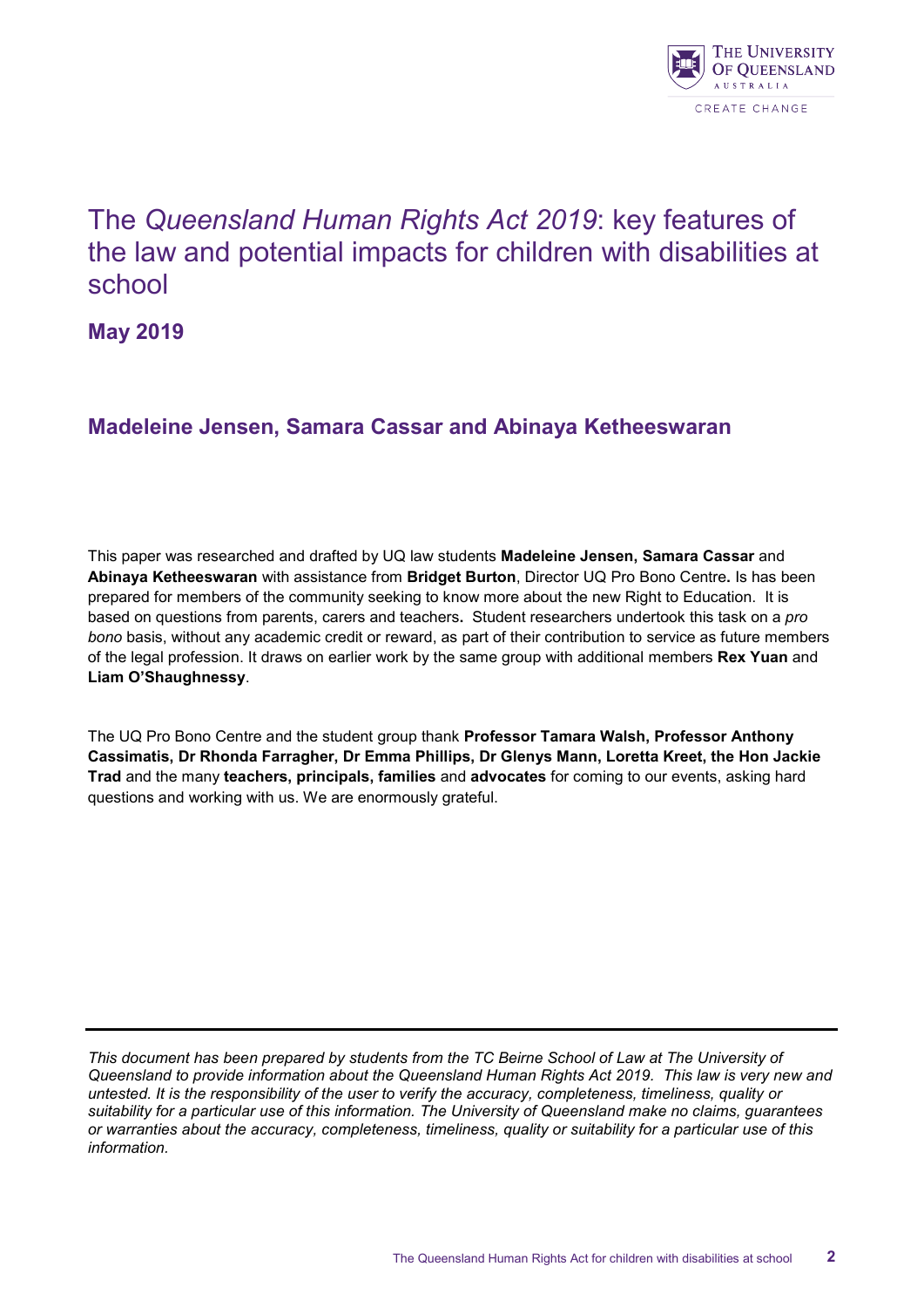

## **The Queensland Human Rights Act**

On the 27th of February 2019 the Queensland Parliament passed the *Human Rights Act 2019* into law. The *Human Rights Act* protects 23 fundamental human rights and freedoms. The *Human Rights Act* will take effect in stages, with the option to make a complaint expected to come into effect in 2020.

The *Human Rights Act* represents an important development in the recognition of the essential role human rights play in a democratic and inclusive society.

The Queensland Act has been described as the most 'broad reaching and accessible' *Human Rights Act* in Australia. This is because, although the Act has been largely based upon similar legislation from Australian Capital Territory and Victoria, it also includes a right to have access to healthcare and education and provides a mechanism for complaints to be made to the Queensland Human Rights Commission.

The *Human Rights Act* applies to all state schools across Queensland.

#### *What other mechanisms protect children with disabilities from discrimination within education system?*

The *Anti-Discrimination Act 1991* (Qld) and the *Disability Discrimination Act 1992* (Cth) make discriminatory conduct in education unlawful. The legislation applies to all aspects of education and prohibits discriminatory conduct through direct or indirect exclusion, through the admission/enrolment processes, and in the general treatment of students.

#### **Direct Discrimination**

Direct discrimination occurs when a person or institution (such as a school) fails to make "reasonable adjustments" for a person with a disability or otherwise treats the person "less favourably" than he or she (or it) would treat a person without a disability in similar circumstances. Reasonable adjustments are also known as special facilities and must be provided unless this would cause unjustifiable hardship

#### **Indirect Discrimination**

Indirect discrimination occurs when a person or institution imposes apparently neutral terms or conditions which suit most people but with which people with a disability cannot, or are less able to, comply. For example, teaching in Standard English will suit most children but for many deaf students it makes equal participation in class almost impossible.

#### **Difficulties under discrimination law**

In both direct and indirect discrimination, it is accepted that inclusion, adjustments and accommodations for a person with a disability may require some expense and inconvenience. Generally, so long as it does not cause an unjustifiable or unreasonable hardship, a school needs to incur those costs and cope with the inconvenience. In practice, this has been more complicated than might be expected and has previously been the basis of many complaints. The *Human Rights Act* should provide better protection for children in Queensland schools.

#### **Other laws and policy**

All existing rights in other Acts such as the *Education (General Provisions) Act* 2006 will continue to apply and, in addition, must now be interpreted compatibly with human rights principles. Policies such as Education Queensland's Inclusive Education Policy will also continue to apply and may in fact become more authoritative and binding on schools now that it is backed up by the *Human Rights Act*.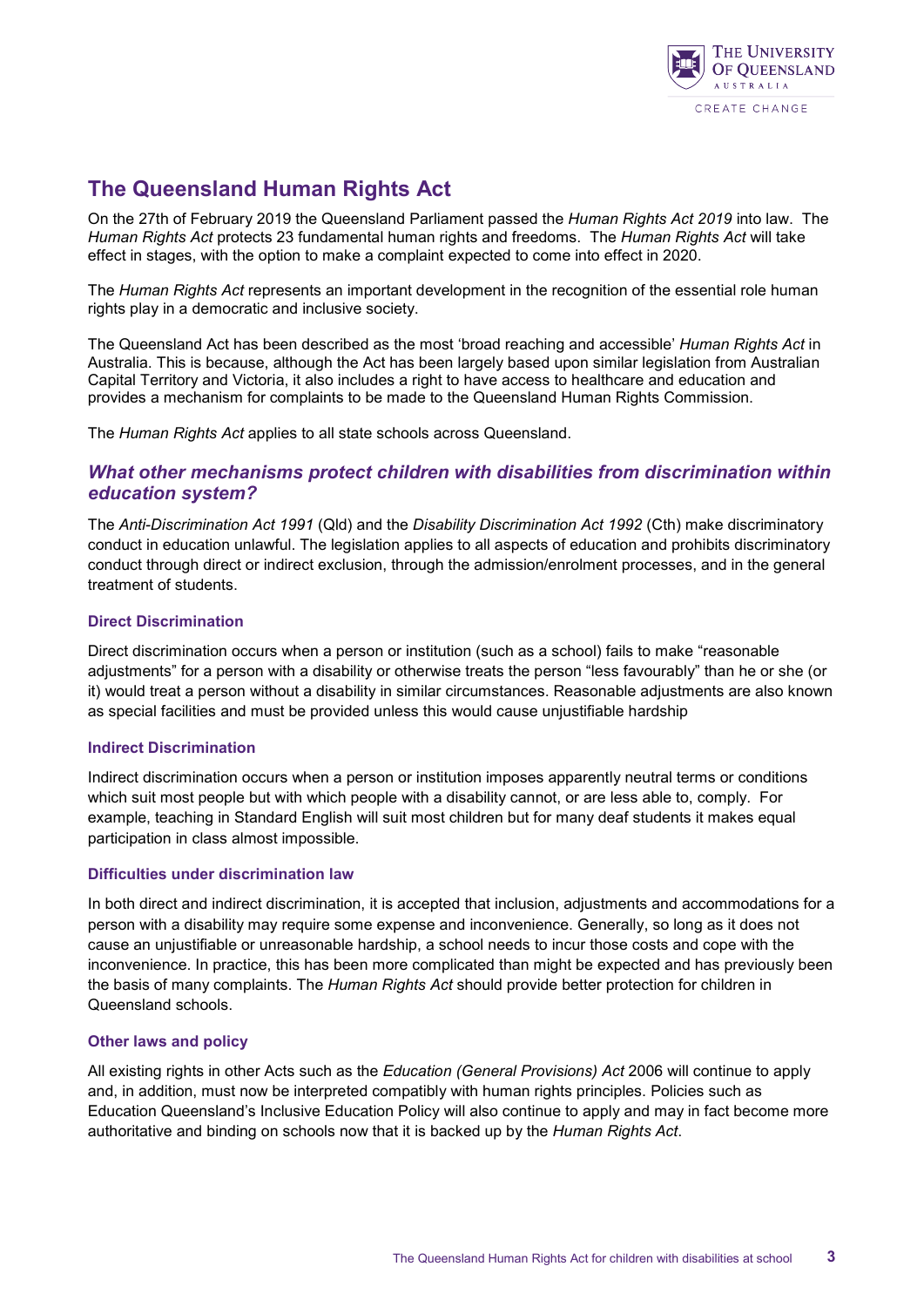

## **The new Right to Education**

The right to education in the *Human Rights Act* is in section 36 and says:

*(1) Every child has the right to have access to primary and secondary education appropriate to the child's needs.*

*(2) Every person has the right to have access, based on the person's abilities, to vocational education and training that is equally accessible to all.*

#### **How will this section be interpreted by schools and the Queensland Human Rights Commission?**

Some of the words in this section have been met with celebration and some with nervousness. Some parents have heard 'appropriate to your child's needs' used negatively to dismiss their legitimate concerns or to suggest a different learning environment to the one the parent has chosen for their child (eg, *a different school would be more appropriate, this one cannot meet your child's needs)*. It is, however, highly unlikely that 'appropriate to the child's needs' has any sort of negative meaning in this new law. The *Human Rights Act* must be interpreted in a way that is compatible with the human rights it protects.

The *Human Right Act* also encourages looking toward international law for help with interpretation. Access to education has been interpreted by the Committee on Economic Social and Cultural Rights as having 3 dimensions:

- Non-Discrimination education must be accessible to all, especially the most vulnerable groups, both in law and in fact, without discrimination on any grounds;
- Physical Accessibility education must be within a safe physical reach either by attendance at some reasonably convenient geographical location (e.g. a local school) or via modern technology (e.g. access to an online distance learning program); and
- Economic Accessibility- education must be affordable to all.

'Appropriate to the child's needs' is likely to mean that the child has a right to the adjustments, modifications and special facilities necessary to ensure that the school she attends is made appropriate to her needs (subject only to the restrictions specifically set out in the *Human Rights Act* itself). The teaching should be appropriate to her needs. Social and cultural opportunities should also be appropriate for her, and provided fairly. She will need to be kept safe and be included.

#### **Other important rights within the Human Rights Act for children with disabilities in schools**

As well as the Right to Education in section 36 there are other rights in the *Human Rights Act* which will help some students and families. Important rights include:

- Recognition and equality before the law, which includes a right to enjoy a person's human rights without discrimination – section 15
- Protection from cruel, inhuman or degrading treatment section 17 and
- Privacy and reputation (including family and home) section 25

The *Human Rights Act* also contains provisions that guide decision makers (including teachers and school principals, right up to Courts and Tribunals) when they make any decisions affecting someone else's rights. Decisions makers must identify and give proper consideration to human rights, and must make decisions as far as possible in a way that is compatible with human rights. These provisions should led to overall better, and clearer, decision making processes about all sorts of issues.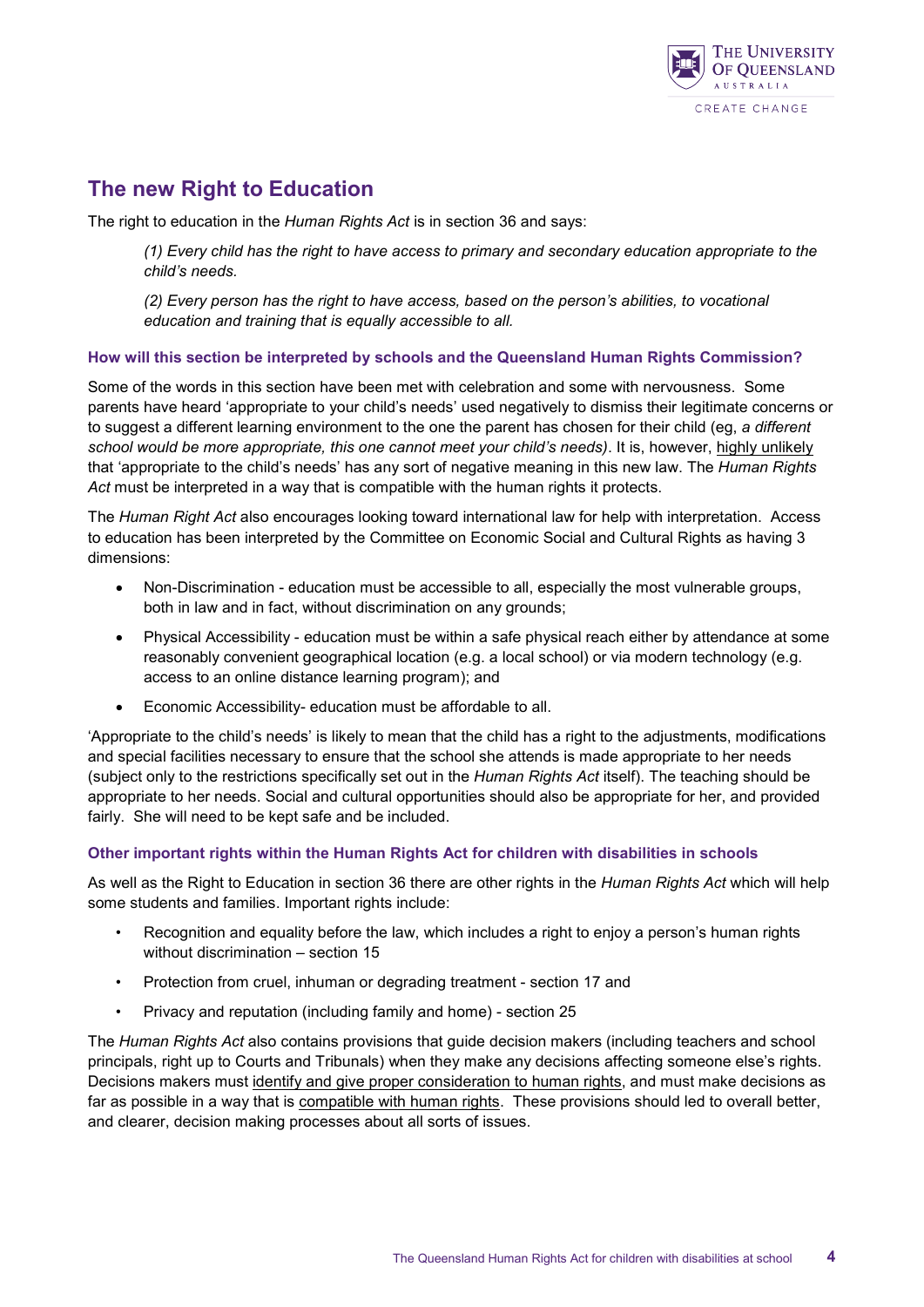

## **Common Questions**

#### **How will the Human Rights Act interact with existing funding programs for children with disabilities?**

It is unlikely that the *Human Rights Act* will bring any immediate change to the way the 'Educational Adjustment Program' (EAP) is structured or delivered. That program allows Queensland schools to seek special funding for children with some specified disabilities from the Queensland government. Currently it is the responsibility of school principals to appropriately allocate EAP and other resources to support educational programs of students with disabilities and to ensure more inclusive education is achieved.

Parents with children not currently allocated EAP funding may find that the *Human Rights Act* helps them advocate for adjustments outside the EAP or 'verification' process. It is a common misconception that without funding or a 'verification' schools do not need to make adjustments for children who need them.

Children who require access to a special school will still be able to access special schooling. The *Human Rights Act* will apply within state special schools. It will also apply to distance education programs offered by the state, such as the School of Distance Education, as well as to other alternative delivery programs.

#### **How individualised will 'inclusive practices' within mainstream schools need to be to comply with the Right to Education?**

Schools will need to be very flexible. Inclusive education should provide all students with access to the facilities necessary to fully participate in learning, supported by reasonable adjustments and teaching strategies tailored to meet their individual needs. Parents can help by being as clear as possible about what works for their child and communicating this to teachers and schools in a collaborative way.

Many parents are concerned that currently flexibility often means shortened school days and delivery of only part of the curriculum – on the basis that their child seems unable to cope with full days in an unmodified school environment. That practice appears inconsistent with the provisions of the Convention on the Rights of Persons with Disabilities which says inclusive education must be directed towards the '*full development of human potential and sense of dignity and self-worth*'. Critically, persons with disabilities should receive *'[e]ffective individualised support in environments that maximize academic and social development, consistent with the goal full inclusion'*. If a practice is inconsistent with international human rights law, it will probably also be inconsistent with the *Human Rights Act*.

#### **Can human rights be limited under the Human Rights Act?**

Section 13 of the *Human Rights Act* allows for reasonable limits to be placed on human rights, which may be justified "in a free and democratic society based on human dignity, equality and freedom." When determining whether a limit is reasonable and justifiable, a number of factors may be considered. This is referred to as the **'proportionality test'**. The factors to consider when limiting a human right include:

- the nature of the human right
- the purpose of the limitation
- the relationship between the limitation and its purpose
- whether there are less restrictive and reasonably available options to achieve that purpose
- the importance of the purpose of the limitation, and
- the importance of safeguarding the human right.

The other way human rights can be limited is by different laws which impose limitations on human rights. The *Human Rights Act* deals with this by allowing decisions and actions that are not compatible with human rights if the decision maker '*could not reasonably have acted differently or made a different decision'* because of that other law (s58(2)). The various limitations mean that there will still be some balancing in difficult situations where there is a conflict of human rights, including when the behaviour of a student genuinely endangers another student or teacher. In exceptional circumstances Parliament may also override the *Human Rights Act* at the time it makes new laws (called an *'override declaration').*